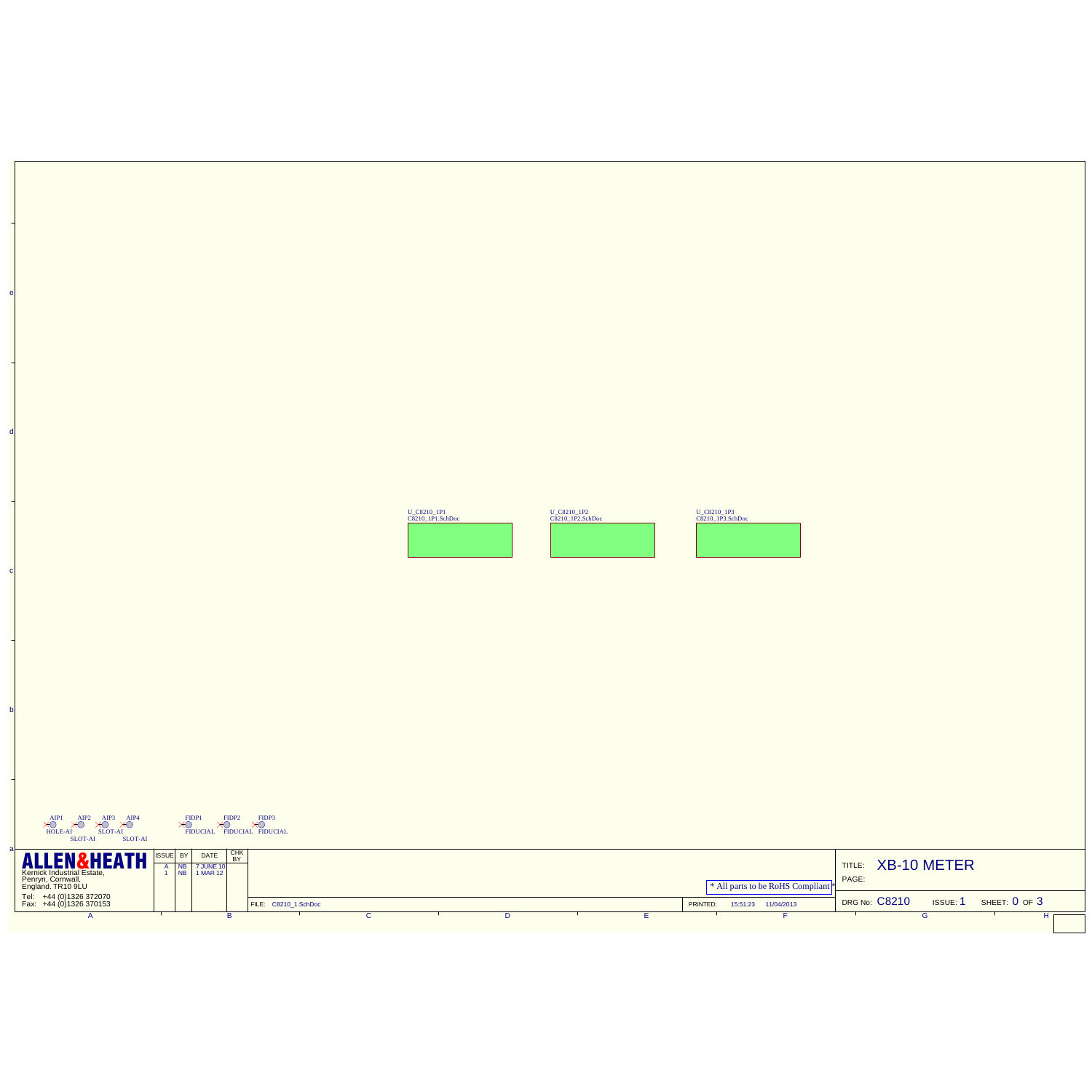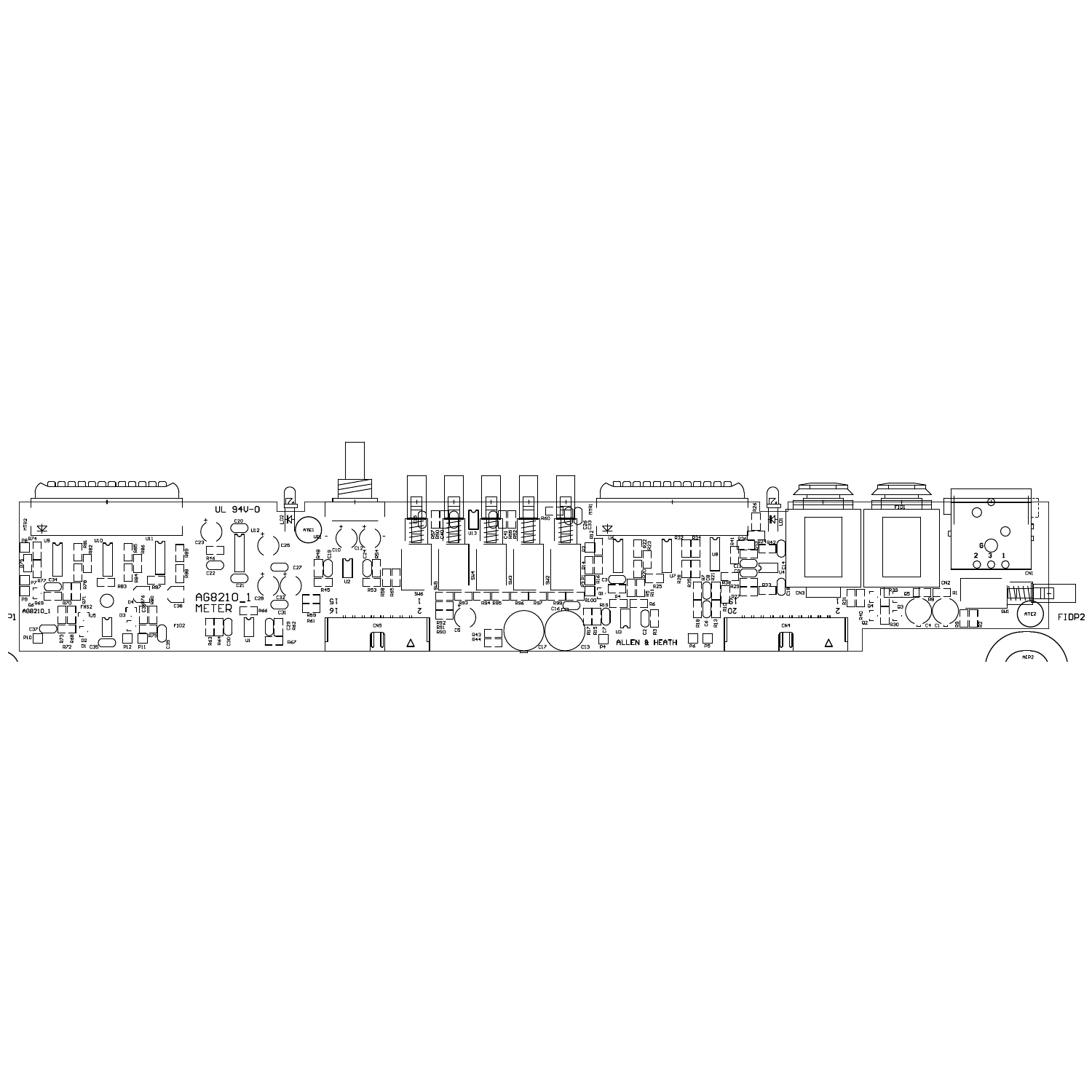| Designator      | Description                                             | <b>A&amp;H PART</b> |
|-----------------|---------------------------------------------------------|---------------------|
|                 | XB10 004-324 AG8210 1 METER                             |                     |
| C <sub>1</sub>  | CAPACITOR ELECTROLYTIC 100uF 25V (AF0221)               | AF0221              |
| C2              | CAPACITOR CERAMIC SMD0805 22P (AF2992)                  | AF2992              |
| C3              | CAPACITOR CERAMIC SMD0805 47N (AF4889)                  | AF4889              |
| C4              | CAPACITOR ELECTROLYTIC 100uF 25V (AF0221)               | AF0221              |
| C <sub>5</sub>  | CAPACITOR ELECTROLYTIC 47uF 25V (AF0208)                | AF0208              |
| C <sub>6</sub>  | CAPACITOR CERAMIC SMD0805 22P (AF2992)                  | AF2992              |
| C7              | CAPACITOR CERAMIC SMD0805 22P (AF2992)                  | AF2992              |
| C8              | CAPACITOR CERAMIC SMD0805 22P (AF2992)                  | AF2992              |
| C9              | CAPACITOR CERAMIC SMD0805 33P (AF4887)                  | AF4887              |
| C10             | CAPACITOR ELECTROLYTIC 47uF 25V (AF0208)                | AF0208              |
| C11             | CAPACITOR CERAMIC SMD0805 33P (AF4887)                  | AF4887              |
| C12             | CAPACITOR ELECTROLYTIC 47uF 25V (AF0208)                | AF0208              |
| C13             | CAPACITOR ELECTROLYTIC 330uF 25V (AF0227)               | AF0227              |
| C14             | CAPACITOR CERAMIC SMD0805 100N 50V (AF2851)             | AF2851              |
| C <sub>15</sub> | CAPACITOR CERAMIC SMD0805 100N 50V (AF2851)             | AF2851              |
| C16             | CAPACITOR CERAMIC SMD0805 100N 50V (AF2851)             | AF2851              |
| C <sub>17</sub> | CAPACITOR ELECTROLYTIC 330uF 25V (AF0227)               | AF0227              |
| C <sub>18</sub> | CAPACITOR CERAMIC SMD0805 100N 50V (AF2851)             | AF2851              |
| C <sub>19</sub> | CAPACITOR CERAMIC SMD0805 33P (AF4887)                  | AF4887              |
| C20             | CAPACITOR CERAMIC SMD0805 100N 50V (AF2851)             | AF2851              |
| C21             | CAPACITOR CERAMIC SMD0805 100N 50V (AF2851)             | AF2851              |
| C22             | CAPACITOR CERAMIC SMD0805 100N 50V (AF2851)             | AF2851              |
| C23             | CAPACITOR ELECTROLYTIC 47uF 25V (AF0208)                | AF0208              |
| C <sub>24</sub> | CAPACITOR CERAMIC SMD0805 33P (AF4887)                  | AF4887              |
| C25             | CAPACITOR ELECTROLYTIC 47uF 25V (AF0208)                | AF0208              |
| C <sub>26</sub> | CAPACITOR CERAMIC SMD0805 100N 50V (AF2851)             | AF2851              |
| C27             | CAPACITOR CERAMIC SMD0805 100N 50V (AF2851)             | AF2851              |
| C <sub>28</sub> | CAPACITOR ELECTROLYTIC 47uF 25V (AF0208)                | AF0208              |
| C <sub>29</sub> | CAPACITOR CERAMIC SMD0805 33P (AF4887)                  | AF4887              |
| C30             | CAPACITOR CERAMIC SMD0805 33P (AF4887)                  | AF4887              |
| C31             | CAPACITOR CERAMIC SMD0805 100N 50V (AF2851)             | AF2851              |
| C32             | CAPACITOR ELECTROLYTIC 47uF 25V (AF0208)                | AF0208              |
| C33             | CAPACITOR CERAMIC SMD0805 100N 50V (AF2851)             | AF2851              |
| C34             | CAPACITOR CERAMIC SMD0805 47N (AF4889)                  | AF4889              |
| C35             | CAPACITOR CERAMIC SMD0805 100N 50V (AF2851)             | AF2851              |
| C36             | CAPACITOR ELECTROLYTIC SMD 1uF 50V (AF2995)             | AF2995              |
| C37             | CAPACITOR CERAMIC SMD0805 100N 50V (AF2851)             | AF2851              |
| C38             | CAPACITOR ELECTROLYTIC SMD 1uF 50V (AF2995)             | AF2995              |
| C39             | CAPACITOR CERAMIC SMD0805 100N 50V (AF2851)             | AF2851              |
| C40             | CAPACITOR CERAMIC SMD0805 33P (AF4887)                  | AF4887              |
| C41             | CAPACITOR CERAMIC SMD0805 33P (AF4887)                  | AF4887              |
| CN <sub>1</sub> | XLR 3 PIN MALE WITH GROUND (AL2413)                     | AL2413              |
| CN <sub>2</sub> | JACK SOCKET HORIZONTAL 6 PIN HEADPHONE()loco (AL6893)   | AL6893              |
| CN <sub>3</sub> | JACK SOCKET HORIZONTAL 6 PIN HEADPHONE()loco (AL6893)   | AL6893              |
| CN4             | Connector IDC, Molex Type 0.1" Pitch 10x2 pins (AL4336) | AL4336              |
| CN <sub>5</sub> | Connector IDC, Molex Type 0.1" Pitch 8x2 pins (AL4335)  | AL4335              |
| D1              | DIODE SIGNAL SMD BAS16 (AE3352)                         | AE3352              |
| D <sub>2</sub>  | DIODE SIGNAL SMD BAS16 (AE3352)                         | AE3352              |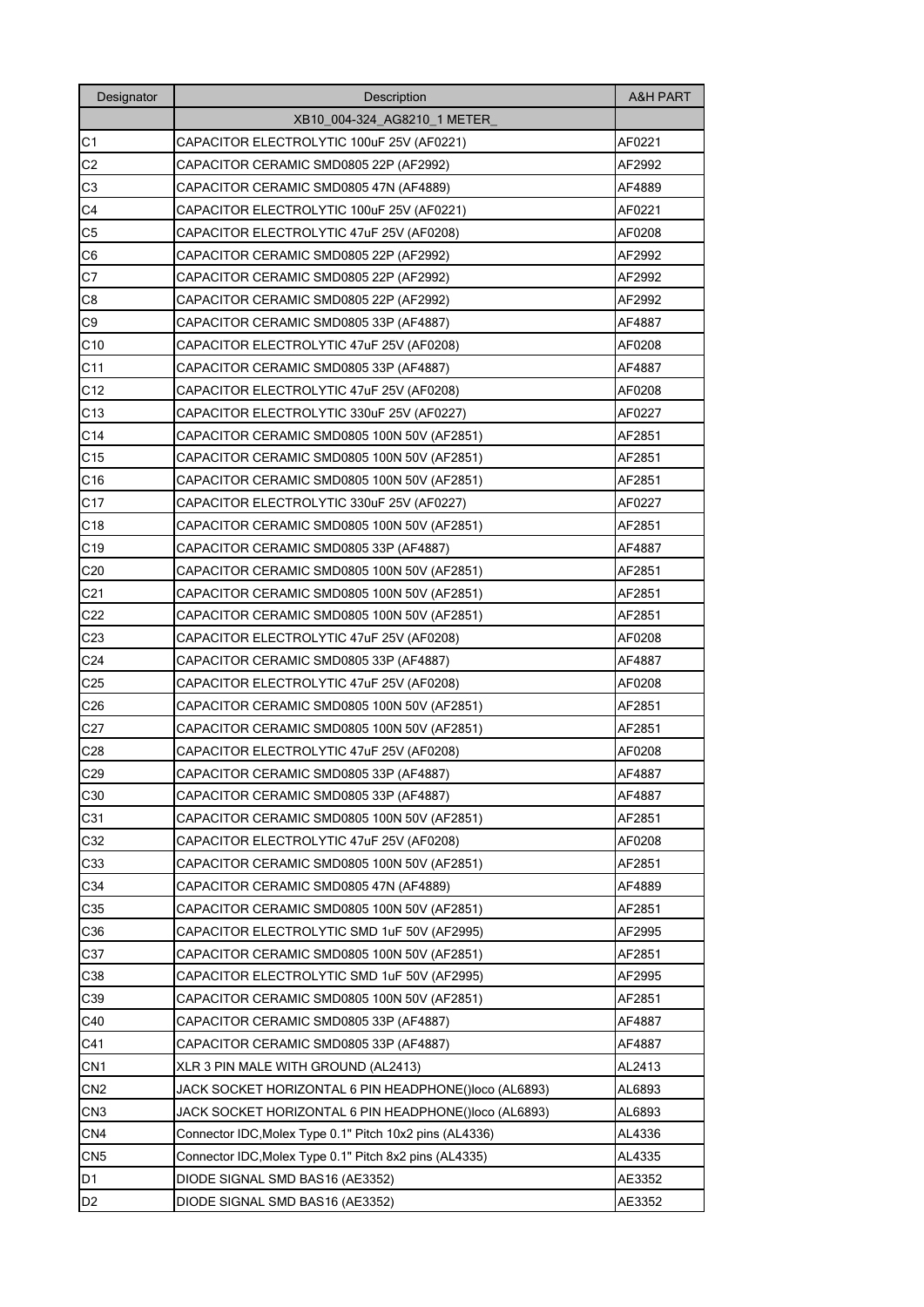| D <sub>3</sub>   | DIODE SIGNAL SMD BAS16 (AE3352)                   | AE3352 |
|------------------|---------------------------------------------------|--------|
| D <sub>4</sub>   | DIODE SIGNAL SMD BAS16 (AE3352)                   | AE3352 |
| LD1              | LED T1 3mm YELLOW (AE0084)                        | AE0084 |
| LD <sub>2</sub>  | LED T1 3mm RED (AE0086)                           | AE0086 |
| MTR <sub>1</sub> | LED BAR 12 TOMB LEDS IN HOUSING 8G,3Y,1R (AE5474) | AE5474 |
| MTR <sub>2</sub> | LED BAR 12 TOMB LEDS IN HOUSING 8G,3Y,1R (AE5474) | AE5474 |
| Q1               | TRANSISTOR PNP BC858B (AE3042)                    | AE3042 |
| Q2               | TRANSISTOR NPN BC848B (AE3332)                    | AE3332 |
| Q3               | TRANSISTOR PNP BC858B (AE3042)                    | AE3042 |
| Q4               | TRANSISTOR NPN BC848B (AE3332)                    | AE3332 |
| Q5               | TRANSISTOR PNP BC858B (AE3042)                    | AE3042 |
| Q <sub>6</sub>   | TRANSISTOR PNP BC858B (AE3042)                    | AE3042 |
| R1               | RESISTOR METAL FILM SMD0805 100K_1% (AC2843)      | AC2843 |
| R <sub>2</sub>   | RESISTOR METAL FILM SMD0805 2K2 1% (AC0370)       | AC0370 |
| R <sub>3</sub>   | RESISTOR METAL SMD0805 8K2 1% (AC5017)            | AC5017 |
| R4               | RESISTOR CARBON SMD0805 180R 5% (AC4103)          | AC4103 |
| R <sub>5</sub>   | RESISTOR METAL FILM SMD0805 10K_1% (AC2841)       | AC2841 |
| R <sub>6</sub>   | RESISTOR METAL FILM SMD0805 4K7 1% (AC3062)       | AC3062 |
| R7               | RESISTOR CARBON SMD0805 47R 5% (AC3036)           | AC3036 |
| R <sub>8</sub>   | RESISTOR METAL FILM SMD0805 100K_1% (AC2843)      | AC2843 |
| R <sub>9</sub>   | RESISTOR METAL FILM SMD0805 2K2 1% (AC0370)       | AC0370 |
| R <sub>10</sub>  | RESISTOR METAL FILM SMD0805 4K7 1% (AC3062)       | AC3062 |
| R11              | RESISTOR METAL FILM SMD0805 150K 1% (AC5414)      | AC5414 |
| R <sub>12</sub>  | RESISTOR CARBON SMD0805 270R 5% (AC4104)          | AC4104 |
| R <sub>13</sub>  | RESISTOR METAL SMD0805 8K2_1% (AC5017)            | AC5017 |
| R <sub>14</sub>  | RESISTOR CARBON SMD0805 220R 5% (AC0368)          | AC0368 |
| R <sub>15</sub>  | RESISTOR METAL SMD0805 8K2 1% (AC5017)            | AC5017 |
| R <sub>16</sub>  | RESISTOR CARBON SMD0805 220R 5% (AC0368)          | AC0368 |
| <b>R17</b>       | RESISTOR METAL FILM SMD0805 4K7 1% (AC3062)       | AC3062 |
| R <sub>18</sub>  | RESISTOR CARBON SMD0805 47R 5% (AC3036)           | AC3036 |
| R <sub>19</sub>  | RESISTOR METAL FILM SMD0805 4K7 1% (AC3062)       | AC3062 |
| R <sub>20</sub>  | RESISTOR METAL FILM SMD0805 330R 1% (AC3056)      | AC3056 |
| R <sub>21</sub>  | RESISTOR METAL SMD0805 8K2 1% (AC5017)            | AC5017 |
| R22              | RESISTOR METAL FILM SMD0805 330R 1% (AC3056)      | AC3056 |
| R <sub>23</sub>  | RESISTOR METAL FILM SMD0805 560R 1% (AC3057)      | AC3057 |
| R <sub>24</sub>  | RESISTOR METAL SMD0805 820R 1% (AC5491)           | AC5491 |
| R <sub>25</sub>  | RESISTOR METAL SMD0805 820R 1% (AC5491)           | AC5491 |
| R <sub>26</sub>  | RESISTOR CARBON SMD0805 0R0 5% (AC2838)           | AC2838 |
| R <sub>27</sub>  | RESISTOR METAL FILM SMD0805 10K 1% (AC2841)       | AC2841 |
| <b>R28</b>       | RESISTOR METAL FILM SMD0805 1K2 1% (AC3059)       | AC3059 |
| R <sub>29</sub>  | RESISTOR METAL FILM SMD0805 33K 1% (AC3532)       | AC3532 |
| R30              | RESISTOR METAL FILM SMD0805 330R 1% (AC3056)      | AC3056 |
| R31              | RESISTOR CARBON SMD0805 100R 5% (AC3026)          | AC3026 |
| R32              | RESISTOR CARBON SMD0805 1K5 (AC4695)              | AC4695 |
| R33              | RESISTOR CARBON SMD0805 47K 5% (AC3035)           | AC3035 |
| R34              | RESISTOR METAL FILM SMD0805 2K2 1% (AC0370)       | AC0370 |
| R35              | RESISTOR METAL FILM SMD0805 3K3 1% (AC3061)       | AC3061 |
| R36              | RESISTOR METAL FILM SMD0805 10K 1% (AC2841)       | AC2841 |
| R37              | RESISTOR METAL FILM SMD0805 33K 1% (AC3532)       | AC3532 |
| R38              | RESISTOR METAL SMD0805 12K 1% (AC5012)            | AC5012 |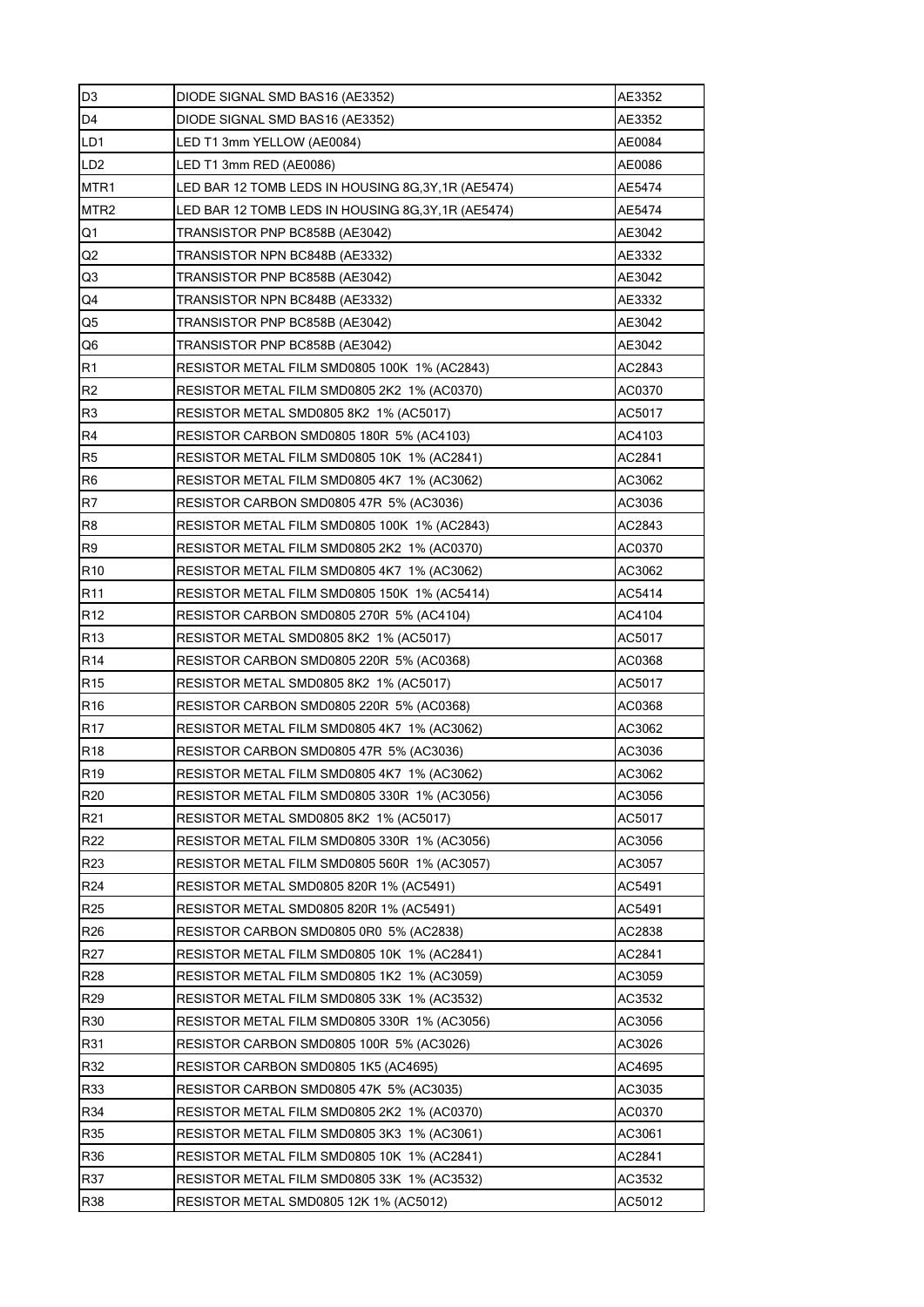| R39             | RESISTOR METAL FILM SMD0805 330R 1% (AC3056) | AC3056 |
|-----------------|----------------------------------------------|--------|
| R40             | RESISTOR CARBON SMD0805 100R 5% (AC3026)     | AC3026 |
| R41             | RESISTOR CARBON SMD0805 5K6 5% (AC4106)      | AC4106 |
| R42             | RESISTOR CARBON SMD0805 47K 5% (AC3035)      | AC3035 |
| R43             | RESISTOR CARBON SMD0805 10R 5% (AC3027)      | AC3027 |
| R44             | RESISTOR CARBON SMD0805 10R 5% (AC3027)      | AC3027 |
| R45             | RESISTOR METAL FILM SMD0805 10K 1% (AC2841)  | AC2841 |
| R46             | RESISTOR METAL FILM SMD0805 1K2 1% (AC3059)  | AC3059 |
| R48             | RESISTOR METAL FILM SMD0805 33K 1% (AC3532)  | AC3532 |
| R <sub>50</sub> | RESISTOR METAL FILM SMD0805 3K3 1% (AC3061)  | AC3061 |
| R <sub>52</sub> | RESISTOR METAL FILM SMD0805 10K 1% (AC2841)  | AC2841 |
| <b>R53</b>      | RESISTOR METAL FILM SMD0805 10K 1% (AC2841)  | AC2841 |
| R <sub>54</sub> | RESISTOR METAL FILM SMD0805 33K 1% (AC3532)  | AC3532 |
| <b>R55</b>      | RESISTOR METAL FILM SMD0805 3K3 1% (AC3061)  | AC3061 |
| R57             | RESISTOR METAL FILM SMD0805 10K 1% (AC2841)  | AC2841 |
| <b>R58</b>      | RESISTOR CARBON SMD0805 10R 5% (AC3027)      | AC3027 |
| <b>R59</b>      | RESISTOR CARBON SMD0805 10R 5% (AC3027)      | AC3027 |
| R60             | RESISTOR CARBON SMD0805 0R0 5% (AC2838)      | AC2838 |
| R61             | RESISTOR CARBON SMD0805 10R 5% (AC3027)      | AC3027 |
| R62             | RESISTOR METAL SMD0805 8K2 1% (AC5017)       | AC5017 |
| R63             | RESISTOR METAL FILM SMD0805 75R 1% (AC5416)  | AC5416 |
| R64             | RESISTOR METAL FILM SMD0805 10K 1% (AC2841)  | AC2841 |
| R65             | RESISTOR CARBON SMD0805 10R 5% (AC3027)      | AC3027 |
| R66             | RESISTOR METAL FILM SMD0805 10K 1% (AC2841)  | AC2841 |
| R67             | RESISTOR METAL FILM SMD0805 10K 1% (AC2841)  | AC2841 |
| R68             | RESISTOR METAL FILM SMD0805 150K 1% (AC5414) | AC5414 |
| R69             | RESISTOR CARBON SMD0805 180R 5% (AC4103)     | AC4103 |
| R70             | RESISTOR METAL FILM SMD0805 10K 1% (AC2841)  | AC2841 |
| R71             | RESISTOR METAL FILM SMD0805 150K 1% (AC5414) | AC5414 |
| R72             | RES SMD 68K 1% 0805 METAL FILM AC5427        | AC5427 |
| R73             | RESISTOR CARBON SMD0805 1K8 5% (AC3029)      | AC3029 |
| R74             | RESISTOR CARBON SMD0805 270R 5% (AC4104)     | AC4104 |
| R75             | RESISTOR CARBON SMD0805 220R 5% (AC0368)     | AC0368 |
| R76             | RESISTOR METAL FILM SMD0805 150K 1% (AC5414) | AC5414 |
| R77             | RESISTOR CARBON SMD0805 220R 5% (AC0368)     | AC0368 |
| R78             | RESISTOR METAL FILM SMD0805 330R 1% (AC3056) | AC3056 |
| R79             | RES SMD 68K 1% 0805 METAL FILM AC5427        | AC5427 |
| R80             | RESISTOR CARBON SMD0805 1K8 5% (AC3029)      | AC3029 |
| R81             | RESISTOR METAL FILM SMD0805 330R 1% (AC3056) | AC3056 |
| R82             | RESISTOR METAL FILM SMD0805 560R 1% (AC3057) | AC3057 |
| R83             | RESISTOR METAL SMD0805 820R 1% (AC5491)      | AC5491 |
| R84             | RESISTOR METAL FILM SMD0805 1K2 1% (AC3059)  | AC3059 |
| R85             | RESISTOR CARBON SMD0805 1K5 (AC4695)         | AC4695 |
| R86             | RESISTOR METAL FILM SMD0805 2K2 1% (AC0370)  | AC0370 |
| <b>R87</b>      | RESISTOR METAL FILM SMD0805 3K3 1% (AC3061)  | AC3061 |
| <b>R88</b>      | RESISTOR METAL SMD0805 12K 1% (AC5012)       | AC5012 |
| R89             | RESISTOR CARBON SMD0805 5K6 5% (AC4106)      | AC4106 |
| R90             | RESISTOR METAL FILM SMD0805 10K 1% (AC2841)  | AC2841 |
| R91             | RESISTOR METAL FILM SMD0805 10K 1% (AC2841)  | AC2841 |
| R92             | RESISTOR METAL FILM SMD0805 10K 1% (AC2841)  | AC2841 |